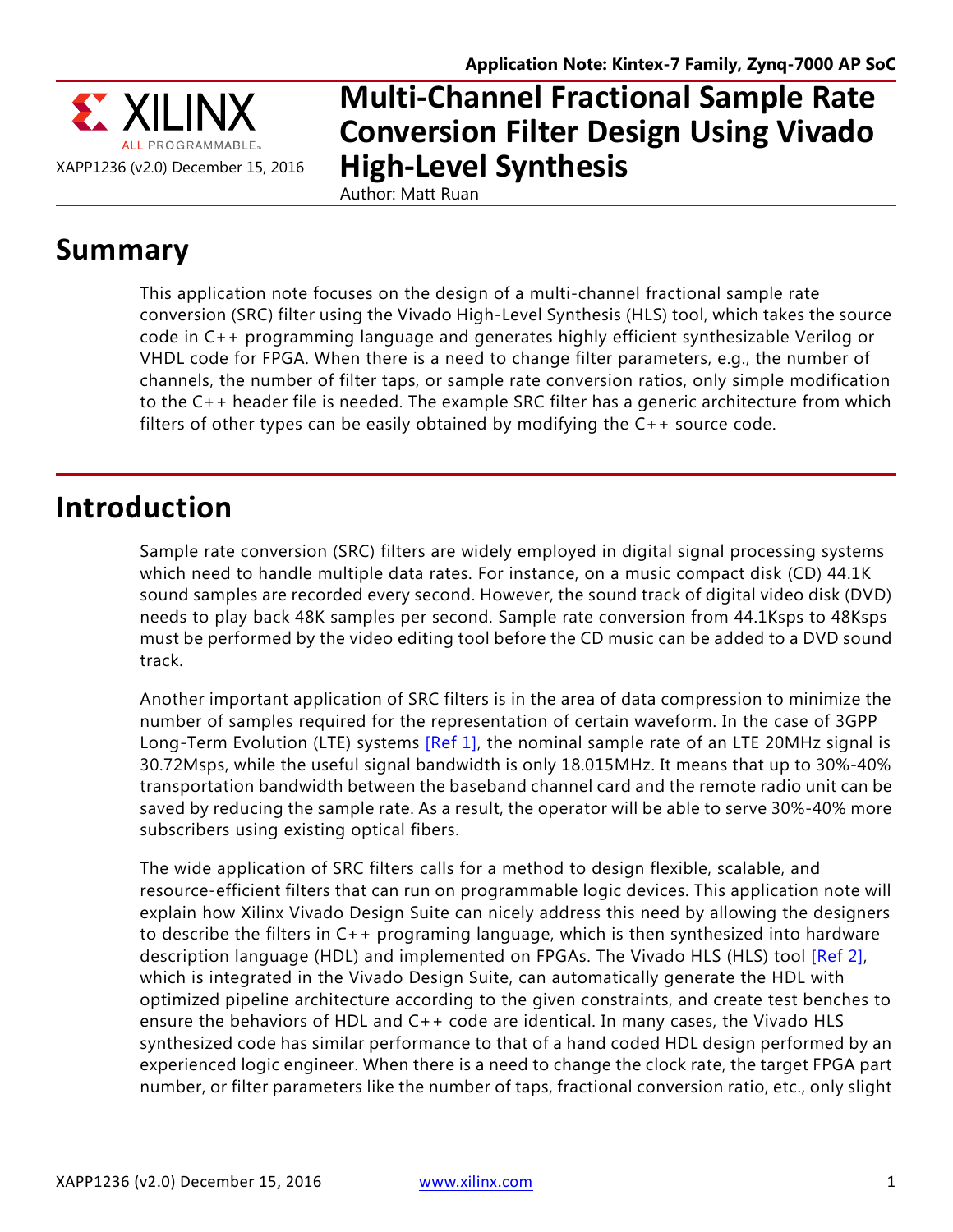

modification to the C++ header file is required. The C++ filter design literately becomes an IP that can be easily customized for new applications.

# **Theory of Operation**

This section explains the basic theory of sample rate conversion and how SRC filters work. Denote the ratio between the input and output data sample rates of the filter as *P/Q* where *P* and *Q* are integers. The sample rate conversion operation consists of the following steps:

- 1. Interpolation: Inserting (*Q-*1) zeroes between every two input samples.
- 2. Low-pass Filtering: Using a low-pass filter to eliminate the aliasing.
- 3. Decimation: Outputting a sample every *P* low-pass filtered samples.

<span id="page-1-0"></span>

*Figure 1:* **Conceptual Procedures of Fractional Sample Rate Conversion**

[Figure 1](#page-1-0) shows the signal spectrum after each step. The wanted signal and its undesirable aliasing are shown in light green and dark grey, respectively. The net effect of the SRC filtering is that the total spectrum of the signal is compressed or expanded to  $(Q/P \cdot F_s)$ , and the original signal is slightly contaminated by its aliasing, which needs to be controlled within an acceptable level by a carefully designed low-pass filter at the second step.

To have a closer look at the operations, the computation procedures of a SRC filter are illustrated in [Figure 2.](#page-2-0) The first row of boxes represents the input data stream with inserted zeros that are colored in white. The following rows of boxes represent the filter coefficients sliding from left to right to realize convolutional multiplication. Each row corresponds to one filter coefficient position from which one low-pass filtered output can be computed. For the rows with dashed lines "--" in the front, the low-pass filtered results should be decimated and only those with "*yn*" in the front are selected as the SRC filter's final output.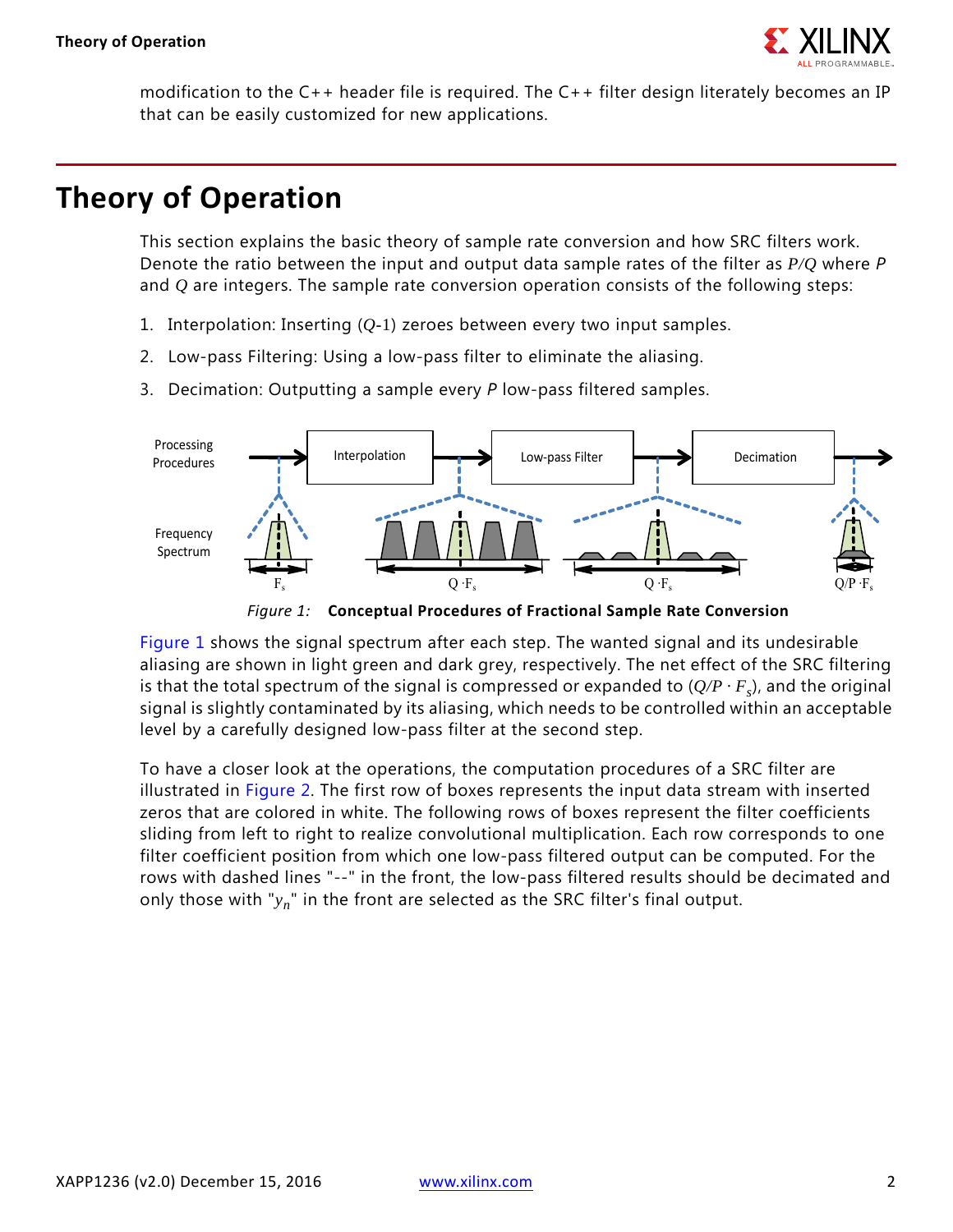

<span id="page-2-0"></span>

In the example shown in [Figure 2,](#page-2-0) the SRC filter has 20 taps and the fractional ratio is 5/6. To compute every low-pass filter output, only the most recent 4 input samples are needed. Moreover, the coefficients are dot multiplied with the non-zero samples and can be divided into 5 sets such that the coefficients of different sets are never used to compute any single output sample. These observations can be generalized into the following facts:

- Since only one out of *P* filtered samples are outputted, there is no need to compute the other (*P*-1) low-pass filtered samples.
- Denote the number of filter taps as *L*. The filter coefficients can be evenly divided into *Q* phases, each of which contains at most ceil(*L/Q*) coefficients that are needed for the computation of one low-pass filter output.
- The most recent ceil( $L/Q$ ) input samples need to be kept in the registers for the dot multiplication with one phase of coefficients when computing one low-pass filter output.

These facts lead to a much simplified SRC filter architecture as shown in [Figure 3](#page-3-0). The filter coefficients are saved in ceil(*L/Q*) ROMs, and only those needed for the dot multiplication with the input samples are read out to compute one filter output. The architecture shown in [Figure 3](#page-3-0) is similar to that of a conventional FIR filter but the controller needs to be redesigned to generate coefficient ROM addresses and manage the shift registers appropriately.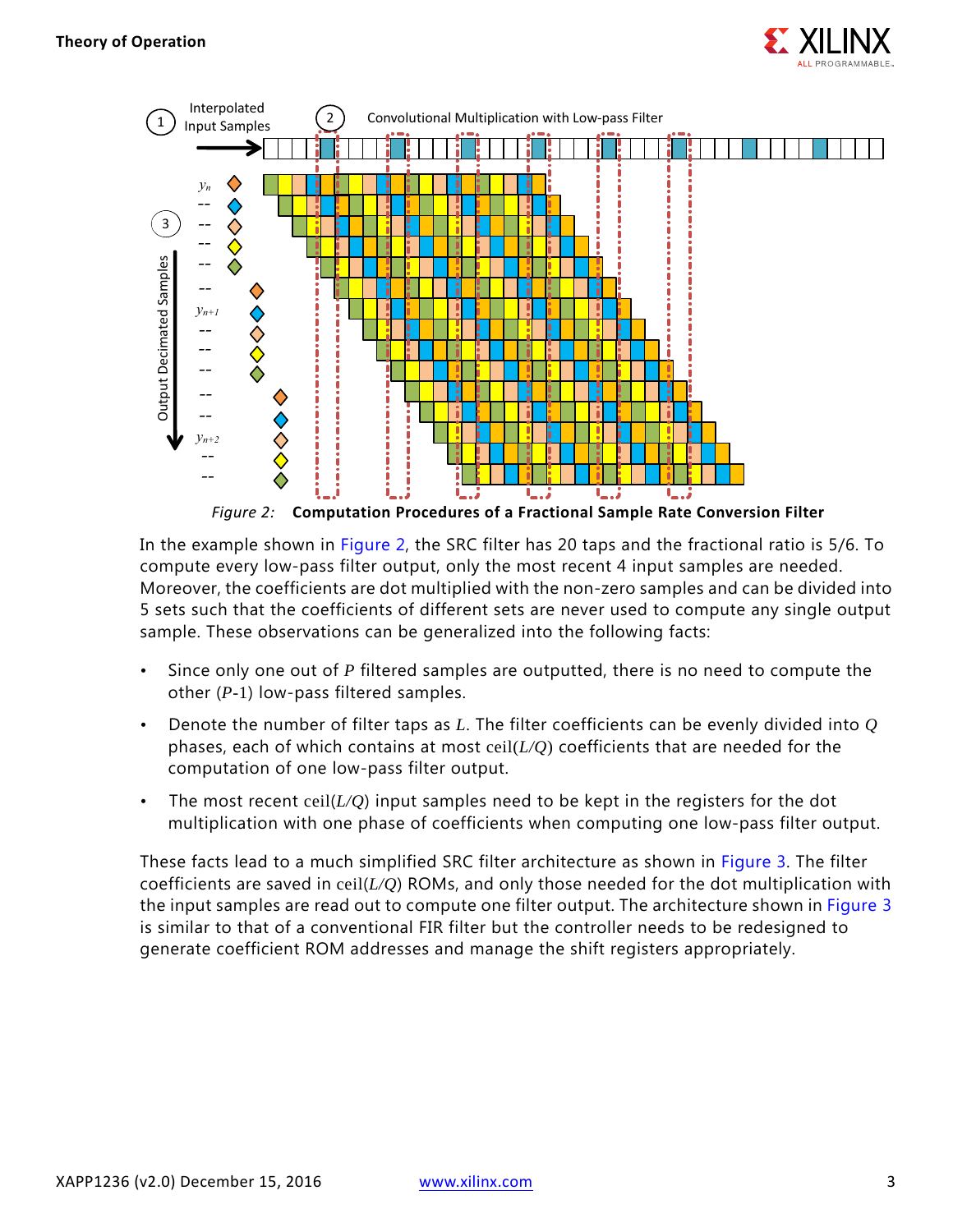

<span id="page-3-0"></span>



# **Multi-Channel SRC Filter Architecture**

Wideband multiple-antenna LTE systems need to process multiple streams of data, each of which can have independently selected data rate and sample rate conversion ratio. This application note gives an example of designing such a multi-channel multi-rate SRC filter on Xilinx 7 Series FPGAs that typically run at 400MHz or higher. The requirements of the fractional resample filters are summarized in the following table.

|                                 | <b>Requirements</b>                                | <b>Notes</b>                                                                                                |
|---------------------------------|----------------------------------------------------|-------------------------------------------------------------------------------------------------------------|
| Number of Channels              | 16                                                 | 16 channels correspond to 8 LTE 20MHz carriers in 160MHz<br>signal bandwidth.                               |
| Input Sample Rate               | Up to 30.72Msps                                    | Nominal sample rate of LTE 20MHz signal                                                                     |
| Output Sample Rate              | Up to 30.72Msps                                    | Nominal sample rate of LTE 20MHz signal                                                                     |
| <b>Sample Conversion Ratios</b> | Bypass, 3/4, 5/8,<br>$5/6$ , $4/3$ , $8/5$ , $6/5$ | 3/4, 5/8, 5/6 are decimation ratios, 4/3, 8/5, 6/5 interpolation<br>ratios. One filter supports all ratios. |

#### *Table 1:* **Multi-Channel Multi-Rate SRC Requirements**

For such a multi-channel FIR, it is recommended [\[Ref 3\]](#page-19-2) to use the hardware efficient systolic multi-MAC architecture as shown in [Figure 4](#page-4-0). The high efficiency is achieved by storing the input data stream in shift registers which can be implemented in look-up-tables (LUT), abundant in FPGAs. One level pipeline is inserted to the output of each MAC so that the multiplication and summation operations for each tap can be realized in one single DSP48E unit. This saves a great amount of FPGA resources and improves timing performance.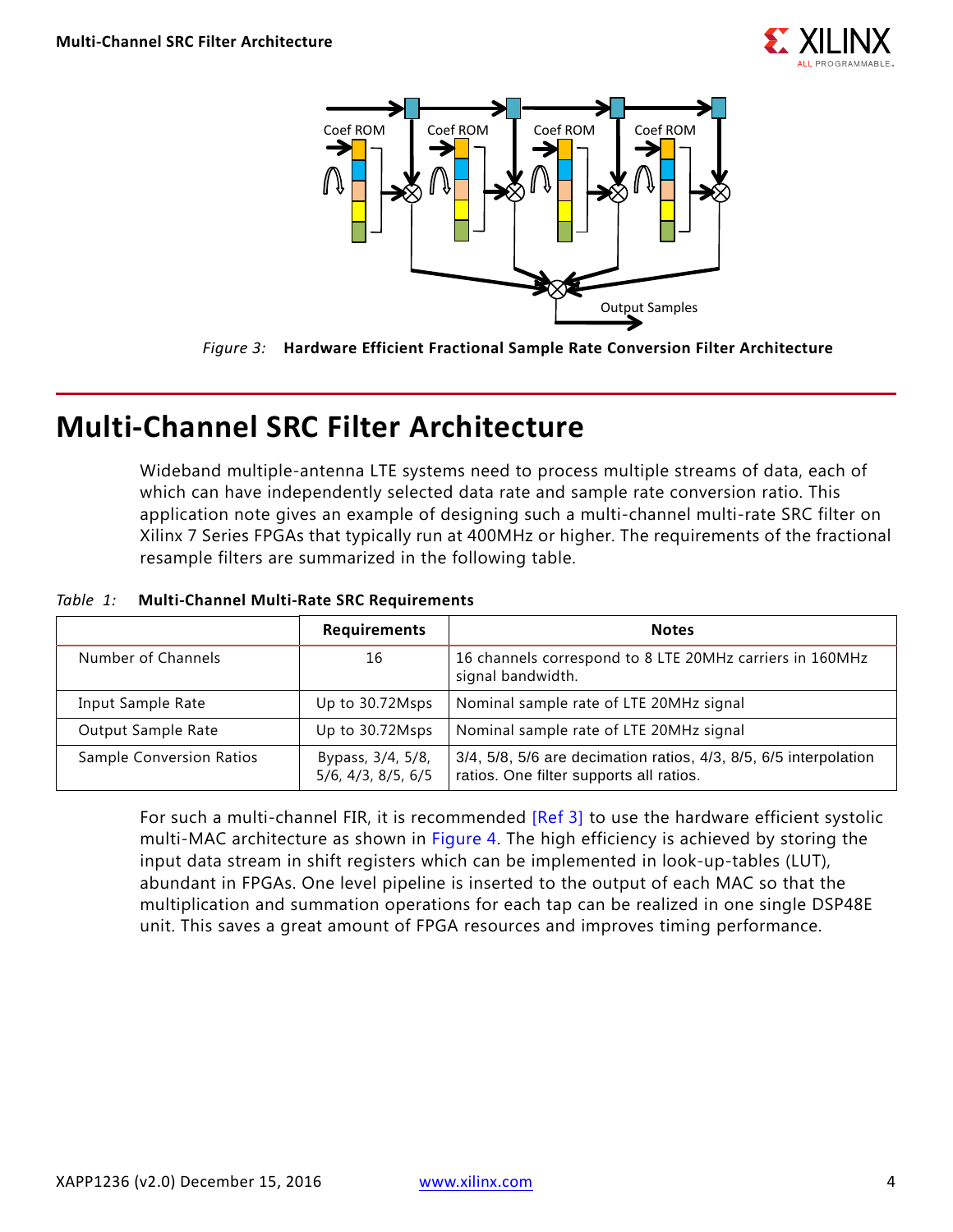

<span id="page-4-0"></span>

*Figure 4:* **Recommended Systolic Multi-MAC Architecture (Figure 3-10 of** [\[Ref 3\]](#page-19-2)**)**

The generic systolic multi-MAC architecture can be modified for various applications including SRC filters, since, as shown in [Figure 3](#page-3-0), the main calculation module of a SRC filter is still a systolic MAC block. The tricky part of SRC filters is always the control logic for coefficient ROM address generation and data shift register management.

<span id="page-4-1"></span>

*Figure 5:* **Simplified Block Diagram of an 8-Channel 4-Tap Multi-Rate SRC Filter**

[Figure 5](#page-4-1) shows a block diagram of a multi-channel multi-rate SRC filter. The grey shaded area shows a generic multi-MAC calculation unit with shift registers storing the data of independent channels that are processed in a round-robin time-multiplexed manner. When valid\_i is asserted, the shift register takes the new input data and shifts out the oldest one. When no new input data for the current channel is available, the oldest data of the shift register is written back such that the state of the channel remains unchanged. This enables the SRC filter to deal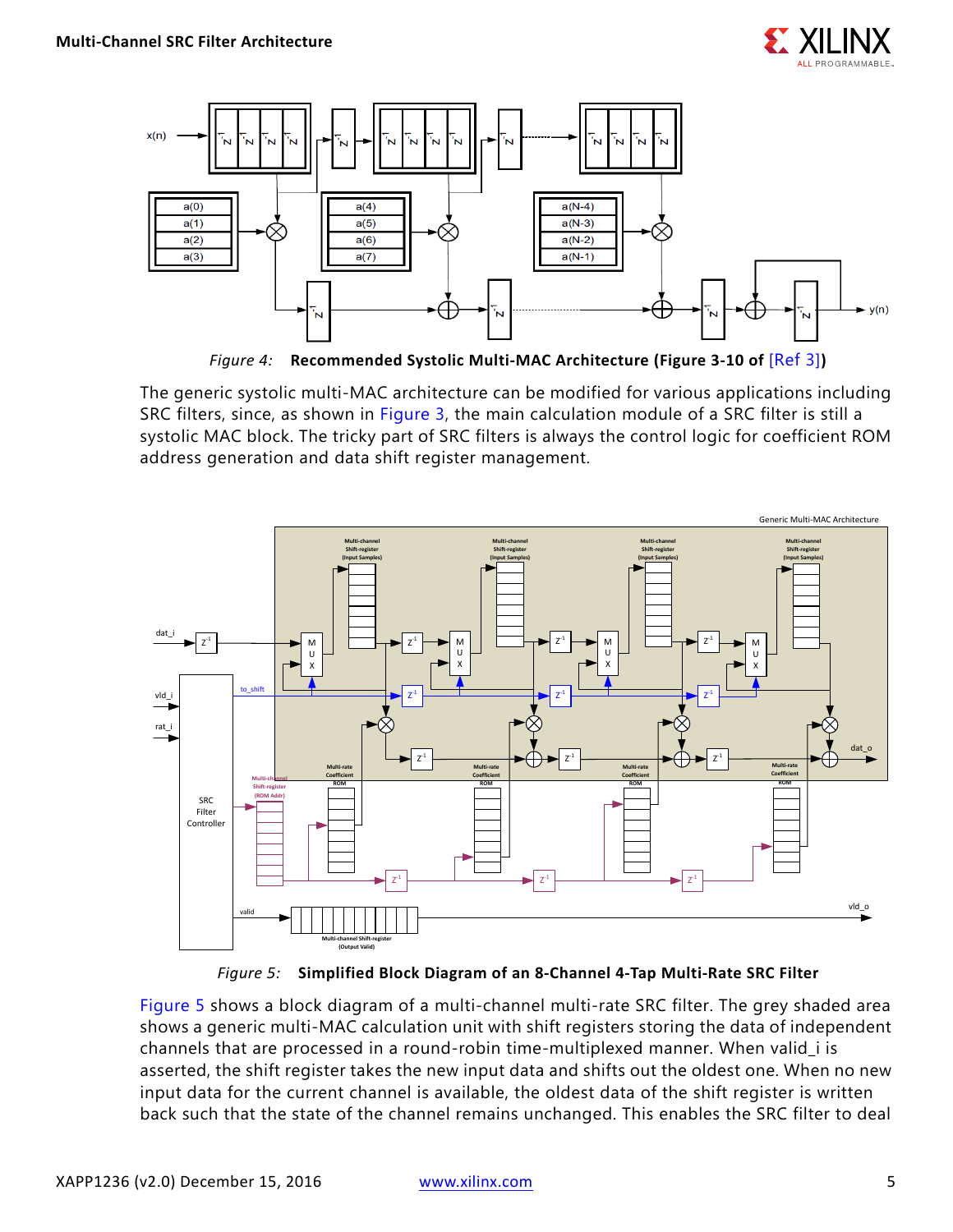

with various sample rates for each channel not exceeding an upper limit given by  $F_c/N_{ch}$ , where  $F_c$  is the main clock frequency and  $N_{ch}$  is the number of channels.

The organization of the coefficient ROM is detailed in [Figure 6](#page-5-0) such that each address corresponds to one set of coefficients for the given sample conversion ratio. Every coefficient ROM contains all the coefficients of one filter tap. Due to the pipelined architecture, only the first ROM address needs to be computed and it is then delayed for the other filter taps.

| Addr           | <b>ROM 0</b> | ROM 1       | <b>ROM 2</b> | <b>ROM M</b>  |
|----------------|--------------|-------------|--------------|---------------|
| $\bf{0}$       | Rat1_Coef_0  | Rat1_Coef_3 | Rat1_Coef_6  | Rat1_Coef_L-2 |
| 1              | Rat1 Coef 1  | Rat1_Coef_4 | Rat1_Coef_7  | Rat1_Coef_L-1 |
| $\overline{2}$ | Rat1 Coef 2  | Rat1 Coef 5 | Rat1_Coef_8  | Rat1 Coef L   |
| 3              | Rat2_Coef_0  | Rat2_Coef_5 | Rat2_Coef_10 | Rat2_Coef_L-4 |
| 4              | Rat2 Coef 1  | Rat2 Coef 6 | Rat2_Coef_11 | Rat2_Coef_L-3 |
| 5              | Rat2 Coef 2  | Rat2 Coef 7 | Rat2_Coef_12 | Rat2_Coef_L-2 |
| 6              | Rat2_Coef_3  | Rat2_Coef_8 | Rat2_Coef_13 | Rat2_Coef_L-1 |
|                | Rat2_Coef_4  | Rat2 Coef 9 | Rat2_Coef_14 | Rat2_Coef_L   |

*Figure 6:* **Diagram of Coefficient ROM Data Structure**

<span id="page-5-0"></span>It is shown in [Figure 5](#page-4-1) that once the input data, to\_shift flag, valid flag, and ROM address are computed by the SRC filter controller, the calculation is straightforward and can be performed by simple arithmetic blocks. However, it is not trivial to design the logic for the controller to accommodate various sample rates and conversion ratios for multiple channels. High-level programing languages like C++ are much more convenient for the description of such controllers.

### **Implementation Details**

[Figure 7](#page-6-0) shows the data flow of C++ functions. The top-level function is MultiSRC, and the four sub-functions, srcCtrl, srcMac, srcRnd, and srcCoef, correspond to the controller, MAC calculation unit, rounding, and coefficient ROMs of [Figure 5.](#page-4-1) The shift register is realized by the HLS data structure ap\_shift\_reg [\[Ref 2\]](#page-19-1). The C++ source code of the srcMac and srcCtrl functions is described in the following sections, as well as the Vivado HLS directives used to obtain the desired synthesis results.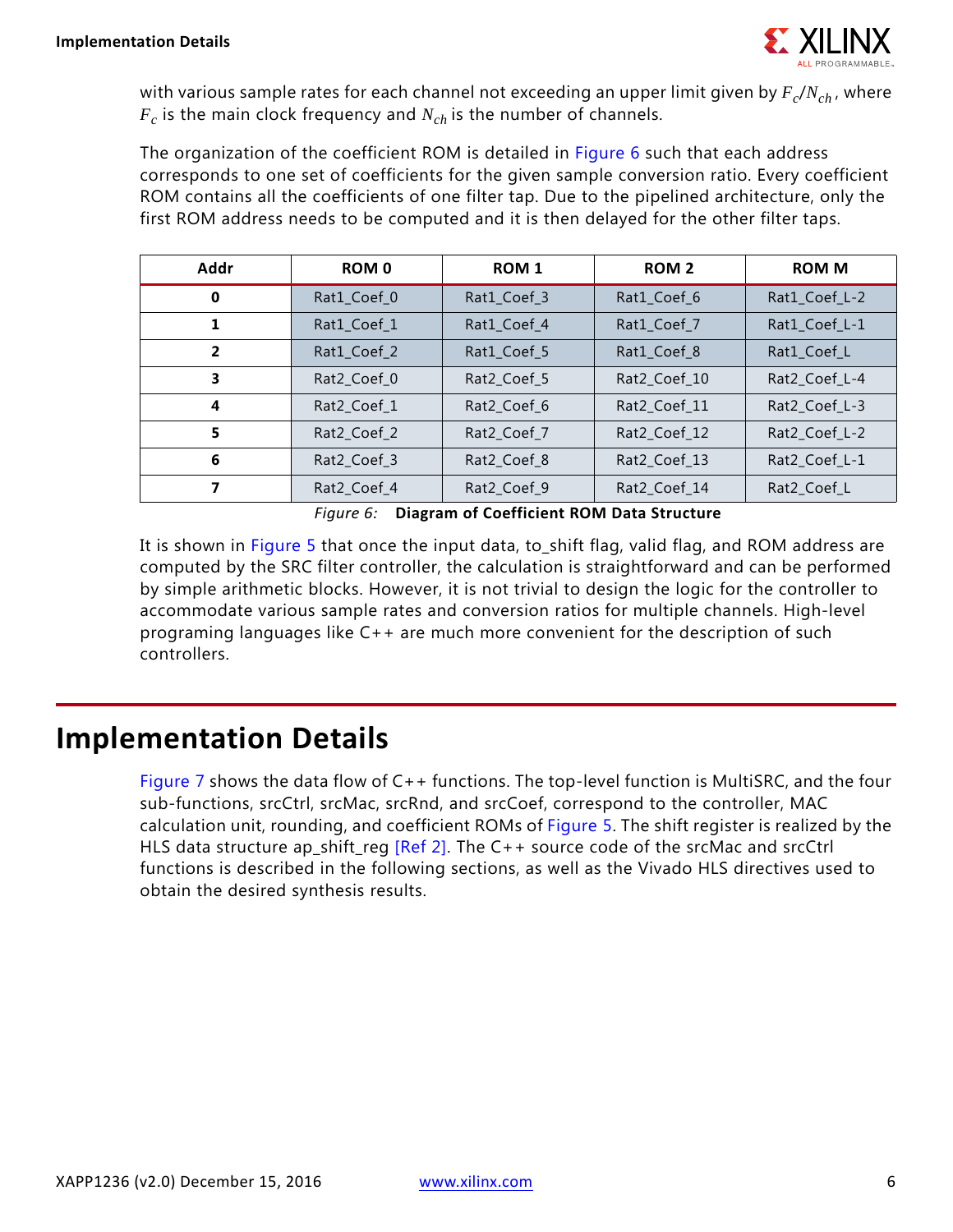

<span id="page-6-0"></span>

# **srcMac.cpp**

This function implements a generic multi-channel systolic MAC unit. [Figure 8](#page-6-1) shows the MAC calculation block for one filter tap supporting multiple channels. A number of such MAC modules can be instantiated to generate a multi-tap filter. As it is assumed that the filter coefficients are available to the MAC as inputs, the generic MAC architecture can be used for various types of filters including but not limited to SRC filters

<span id="page-6-1"></span>

*Figure 8:* **MAC Block for One Filter Tap**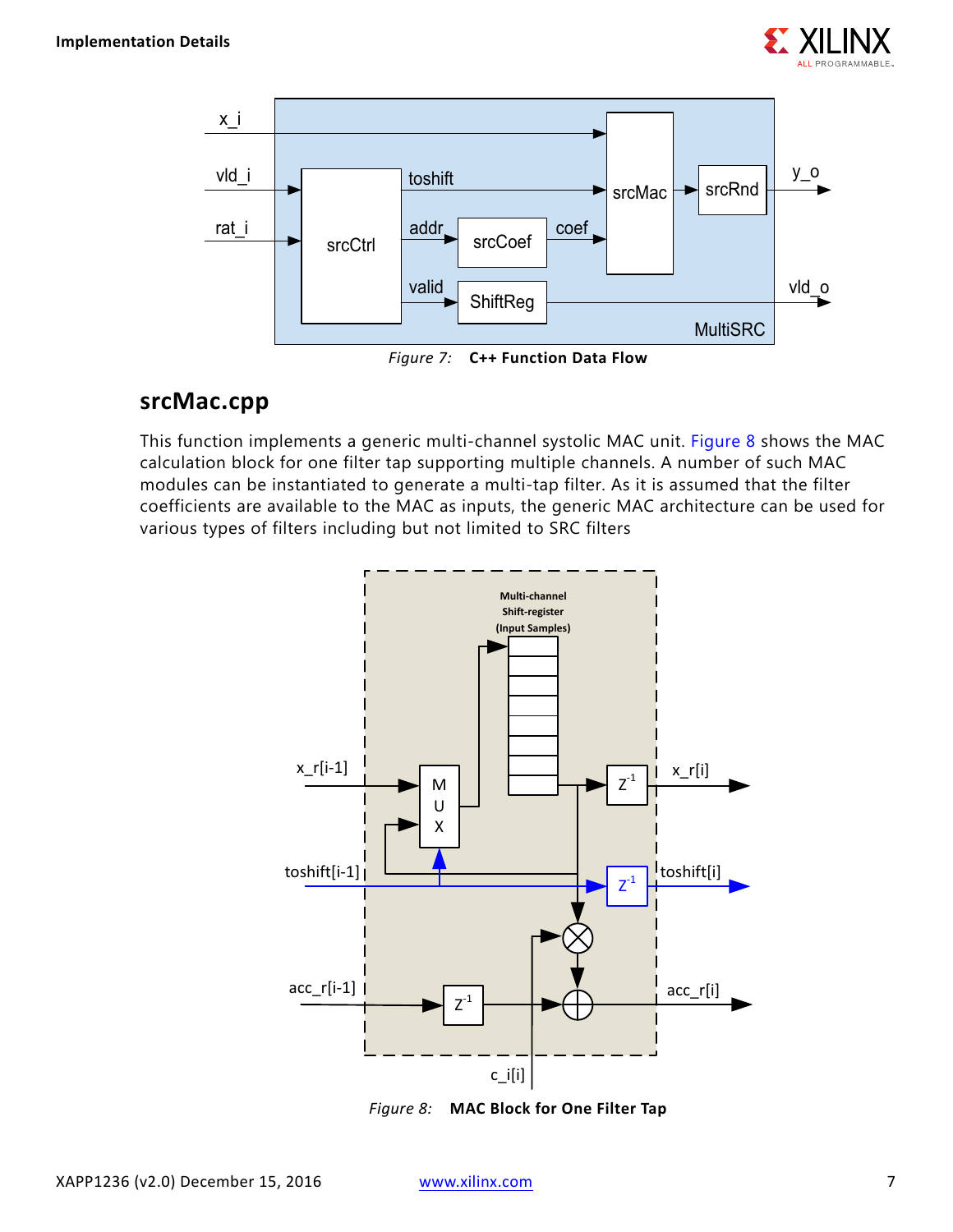

#### The multi-channel MAC can be described by the following C++ code:

```
// loop for all the taps
MULTMACLOOP: for(int i=NumTap-1; i>=1; i--){
 // multiplier with registered output
 mult_t mult_temp = x_r[i] * c_i[i];// acc_o is expected to have one clock delay here
 acc_r[i] = mul_temp + acc_r[i-1];// read out data from shift register
 x_r[i] = shift_{reg[i].read(ChMux-1)};// mux to determine whether shift or not
 // if not shift, then write back the data read from shift register
 x_mux = \tosh\left[t_r[i-1]\right]? x_r[i-1] : x_r[i];
 // shift in and out
 shift_reg[i].shift(x_mux);
 toshift_r[i]=toshift_r[i-1];
}
// multiply for the first shift reg
acc_r[0] = x_r[0] * c_i[0];// read out data for next
x_r[0] = shift_{reg}[0].read(ChMux-1);// mux to determine whether shift or not
// if not shift, then write back the data read from shift register
toshift_r[0]=toshift_i;
x_mux = \toshif f_r[0]? x_i : x_r[0];
shift_reg[0].shift(x_mux);
```
### **srcCtrl.cpp**

This function implements the control logic of the multi-channel multi-rate SRC filter. A block diagram is shown in [Figure 9](#page-8-0). When a channel is served, its status is read out and processed according to the input parameters like sample rate conversion ratio, data valid flag, etc. Upon completion of a new phase and coefficient ROM address calculation, the status memory of the channel needs to be updated before the next access.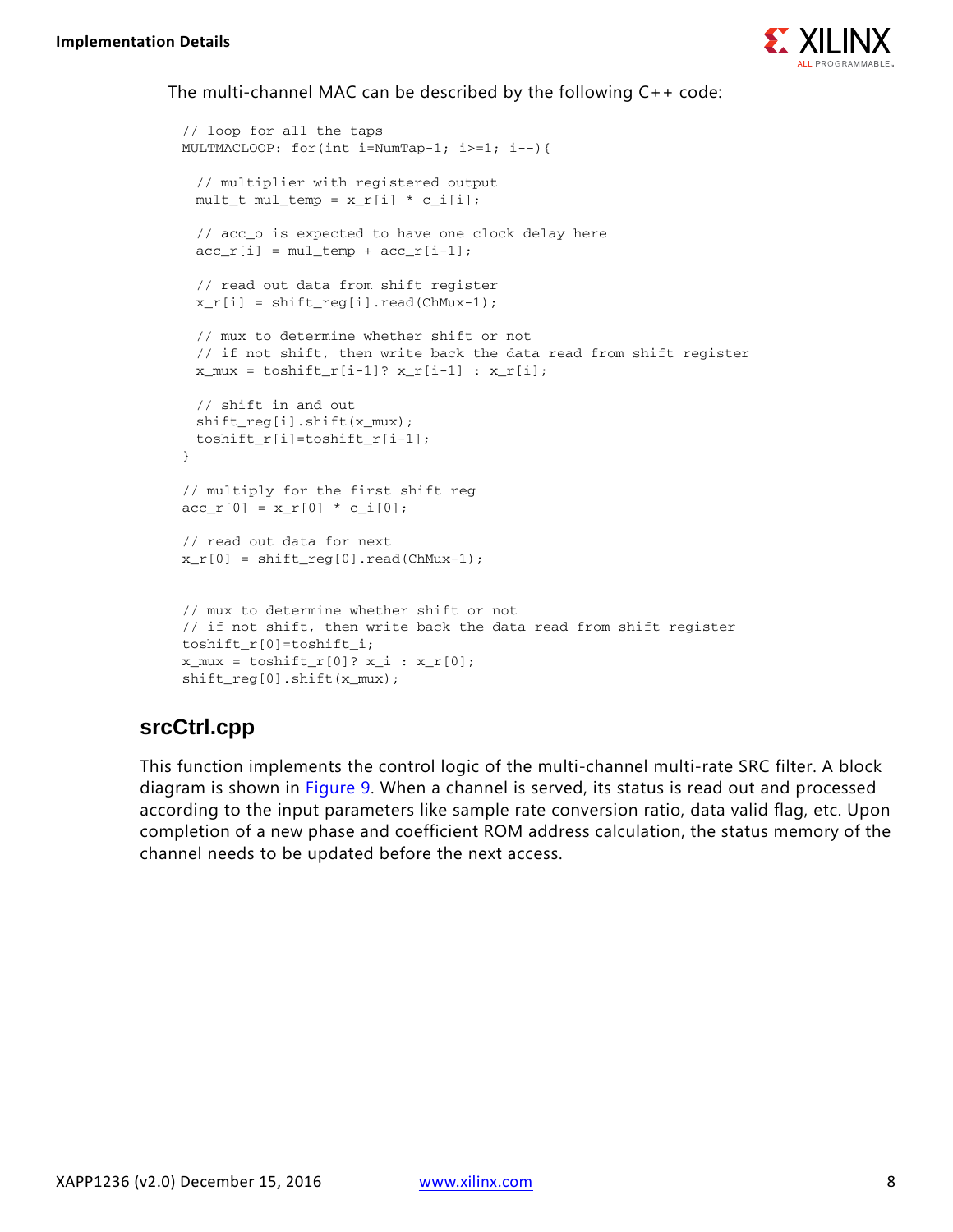

<span id="page-8-0"></span>

Update status array for next input sample

#### *Figure 9:* **Multiple Channels Served by One Phase Calculation Engine in Time-Multiplexed Manner**

[Figure 10](#page-9-0) illustrates the phase calculation process. The input sample period is defined by step\_in, and the output one by step\_out. The yellow dots represent input samples, green ones are outputs. The phases and steps are defined relative to the position of the current input sample. [Figure 10\(](#page-9-0)a) shows a normal phase update process where the next output occurs between the next two inputs. In case where the next output still occurs before the next input, as illustrated in [Figure 10\(](#page-9-0)b), the to\_keep flag needs to be asserted to force the shift registers of the MAC unit to keep their current status. In case of a decimation the next output happens after the next two input samples, as shown in Figure  $10(c)$ , and the to\_skip flag needs to be asserted to indicate that no output needs to be computed for the next input sample.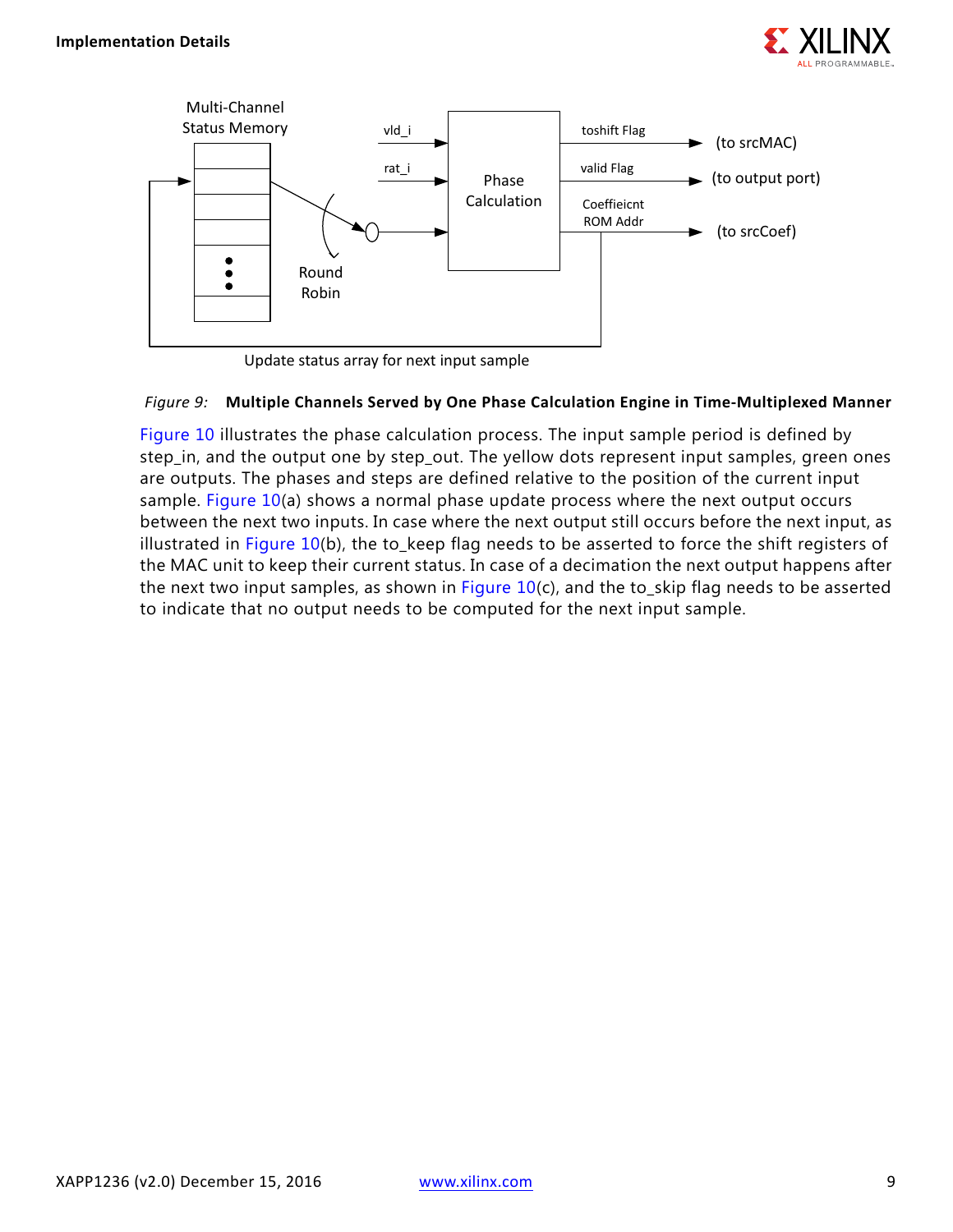

<span id="page-9-0"></span>

(a) Normal Condition, to keep=false, to skip=false



(b) When (phase+step Out<step In), to keep=true, to skip=false



(c) When (phase+step\_Out>2 step\_In), to\_keep=false, to\_skip=true



The above control logic can be described by the following C code.

```
// update phase and flag for next input
   if (vld_o){
   phase+=step_out;
   if(phase<step_in){ // it means that no new data is required for next output
     tokeep=true;
     isskip=false;
   }else{ // new data is needed
     tokeep=false;
     isskip=( (phase>>1) >=step_in);
    phase-=step_in;
   }
 }else if (vld_i){ // a new input is available, but it is to be skipped
   tokeep=false;
   isskip=( (phase>>1) >=step_in);
   phase-=step_in;
 }
```
### **Directives**

When converting the C++ code into HDL, Vivado HLS needs some side information to describe parameters like the number of clock cycles available to complete a loop, whether the module can accept new inputs before old ones are all processed, etc. These directives are an integral part of the design, and specify how the C++ code is to be synthesized into HDL with expected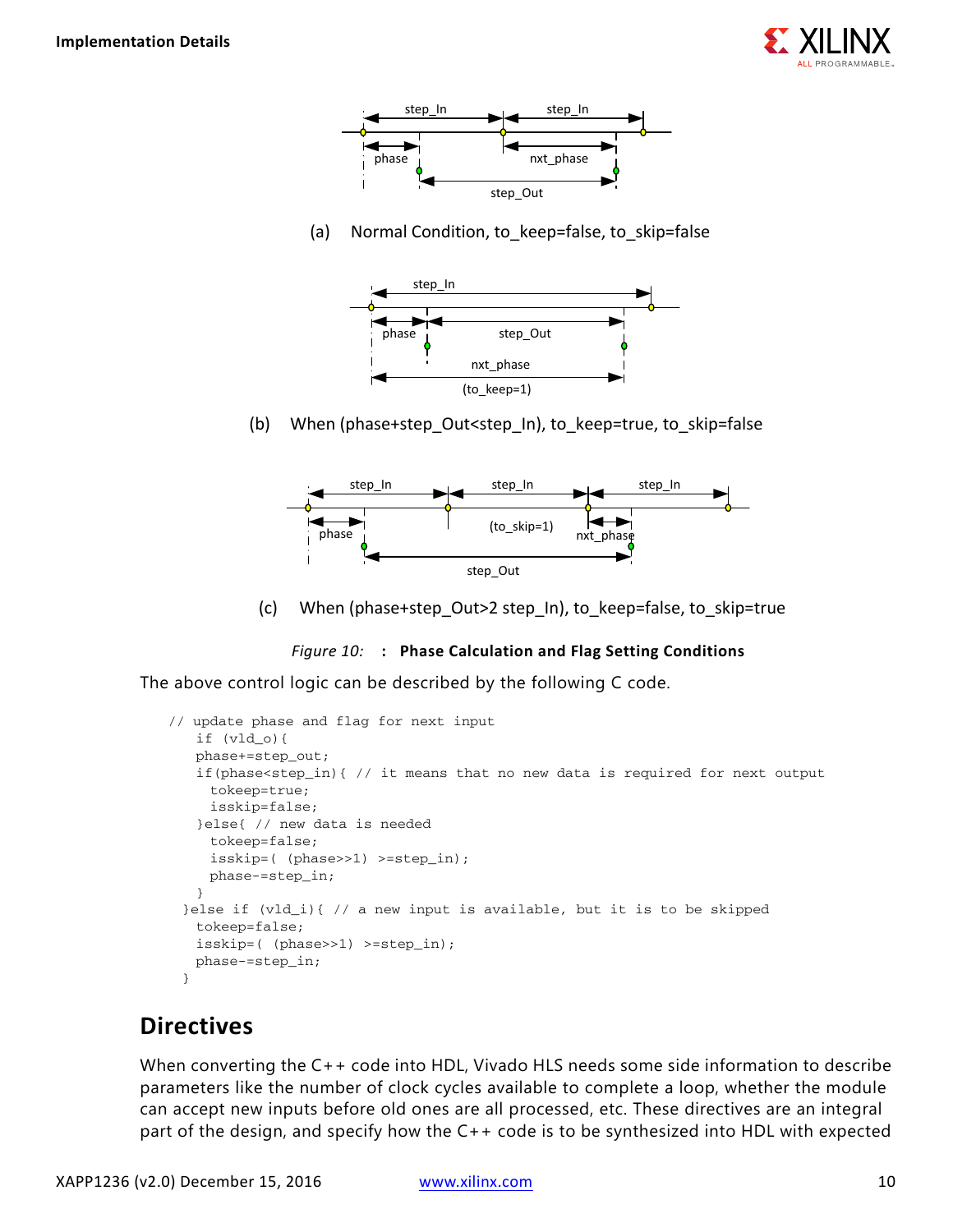

behavior. When porting an existing design to a new application, quite often only slight modifications of the directives are needed, without touching the  $C++$  code.

For the SRC filter, the following directives are used to realize the desirable behavior.

```
# IO interface
set_directive_interface -mode ap_none multiSRC x_i
set directive interface -mode ap none multiSRC vld i
set_directive_interface -mode ap_none multiSRC rat_i
set_directive_interface -mode ap_none multiSRC vld_o
set_directive_interface -mode ap_none multiSRC y_o
# The function has a pipelined architecture and accepts new inputs every clock cycle
set directive pipeline -II 1 multiSRC
# Reset the counters to ensure a deterministic phase
set_directive_reset srcCtrl cnt_r
set_directive_reset srcCtrl cnt_w
# Inform the tool of the variables not inter dependent
set_directive_dependence -variable vec_phase -type inter -dependent false srcCtrl
set_directive_dependence -variable vec_tokeep -type inter -dependent false srcCtrl
set_directive_dependence -variable vec_isskip -type inter -dependent false srcCtrl
# Inline the functions for highest performance
set directive inline -region -recursive multiSRC
# Partition the arrays to meet the bandwidth requirement
set_directive_array_partition -dim 1 srcCoef coef_rom
set_directive_array_partition -type complete srcCoef addr
set_directive_array_partition -type complete srcMac c_i
set directive array partition -type complete srcMac x r
set_directive_array_partition -type complete srcMac acc_r
set_directive_array_partition -type complete srcMac toshift_r
# Print scheduling information for debugging
config_schedule -verbose
```
### **Synthesis Results**

Xilinx Vivado HLS analyzes all the design files and then automatically selects the appropriate hardware architecture to meet the target clock speed and data throughput specified by the designer in the form of synthesis directives. Once the C compilation is completed, the basic information about the synthesized HDL can be reviewed to check against the targets. [Figure 11](#page-11-0) shows the SRC filter synthesis report generated by Vivado HLS.

As expected, the 47-tap multi-channel SRC filter uses 47 DSP48Es to achieve the throughput of 1 clock cycle per input data. The design is estimated to run at 1/2.61ns=383.1MHz, which is lower than the 500MHz (2ns) target. The clock speed estimate on the C synthesis report is not fully accurate because the timing of the design is not fixed until FPGA place and route is completed. According to the report, the filter coefficient ROMs and base address tables are implemented in distributed memory.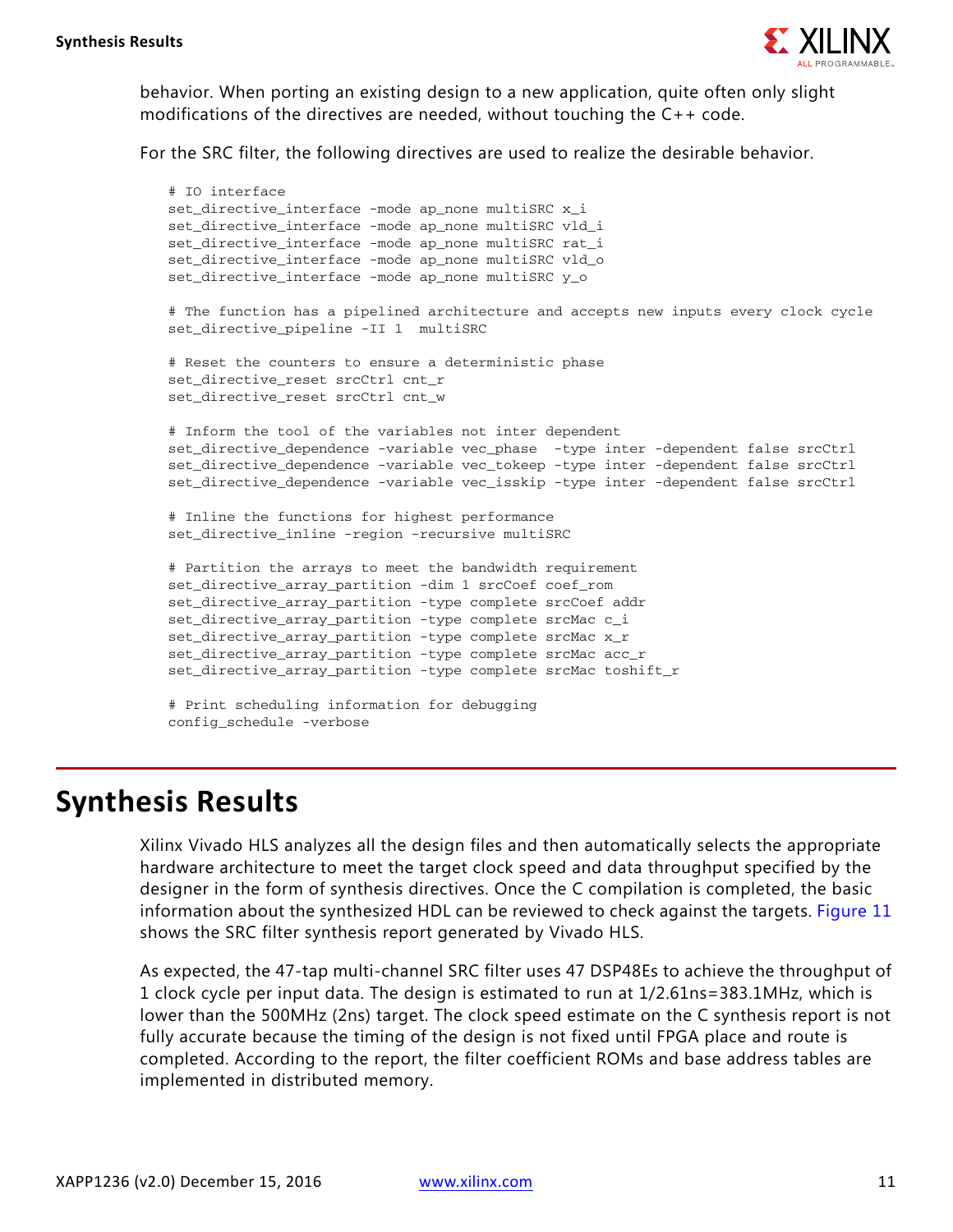

<span id="page-11-0"></span>

| $\equiv$ Timing (ns)                           |        |              |                                                                                                                                                                                                                                                                                                                                                                                                                                                                            |                          |                |            |
|------------------------------------------------|--------|--------------|----------------------------------------------------------------------------------------------------------------------------------------------------------------------------------------------------------------------------------------------------------------------------------------------------------------------------------------------------------------------------------------------------------------------------------------------------------------------------|--------------------------|----------------|------------|
| <b>E</b> Summary                               |        |              |                                                                                                                                                                                                                                                                                                                                                                                                                                                                            |                          |                |            |
| Clock                                          | Target |              | Estimated                                                                                                                                                                                                                                                                                                                                                                                                                                                                  |                          | Uncertainty    |            |
| ap_clk                                         |        | 2.00         |                                                                                                                                                                                                                                                                                                                                                                                                                                                                            | 2.61                     | 0.30           |            |
| E Latency (clock cycles)                       |        |              |                                                                                                                                                                                                                                                                                                                                                                                                                                                                            |                          |                |            |
| $\equiv$ Summary                               |        |              |                                                                                                                                                                                                                                                                                                                                                                                                                                                                            |                          |                |            |
| Latency                                        |        |              | Interval                                                                                                                                                                                                                                                                                                                                                                                                                                                                   |                          |                |            |
| min                                            | max    | min          | max                                                                                                                                                                                                                                                                                                                                                                                                                                                                        | Type                     |                |            |
| 56                                             | 56     | $\mathbf{1}$ | $\mathbf{1}$                                                                                                                                                                                                                                                                                                                                                                                                                                                               | function                 |                |            |
| E Instance<br>E Loop                           |        |              |                                                                                                                                                                                                                                                                                                                                                                                                                                                                            |                          |                |            |
| <b>Utilization Estimates</b><br><b>Summary</b> |        |              |                                                                                                                                                                                                                                                                                                                                                                                                                                                                            |                          |                |            |
| Name                                           |        |              | <b>BRAM 18K</b>                                                                                                                                                                                                                                                                                                                                                                                                                                                            | DSP48E                   | FF.            | <b>LUT</b> |
| <b>DSP</b>                                     |        |              | ÷.                                                                                                                                                                                                                                                                                                                                                                                                                                                                         | 47                       | ÷.             | ÷.         |
| Expression                                     |        |              | $\sim$                                                                                                                                                                                                                                                                                                                                                                                                                                                                     | $\overline{\phantom{a}}$ | $\overline{0}$ | 854        |
| <b>FIFO</b>                                    |        |              | $\frac{1}{2} \left( \frac{1}{2} \right) \left( \frac{1}{2} \right) \left( \frac{1}{2} \right) \left( \frac{1}{2} \right) \left( \frac{1}{2} \right) \left( \frac{1}{2} \right) \left( \frac{1}{2} \right) \left( \frac{1}{2} \right) \left( \frac{1}{2} \right) \left( \frac{1}{2} \right) \left( \frac{1}{2} \right) \left( \frac{1}{2} \right) \left( \frac{1}{2} \right) \left( \frac{1}{2} \right) \left( \frac{1}{2} \right) \left( \frac{1}{2} \right) \left( \frac$ | -                        | ×,             | ä,         |
| Instance                                       |        |              | $\sim$                                                                                                                                                                                                                                                                                                                                                                                                                                                                     | u,                       | ÷.             | ÷          |
| Memory                                         |        |              | $\mathbf{0}$                                                                                                                                                                                                                                                                                                                                                                                                                                                               | g,                       | 702            | 1113       |
| Multiplexer                                    |        |              | $\overline{a}$                                                                                                                                                                                                                                                                                                                                                                                                                                                             | $\overline{\phantom{a}}$ | Ξ              | Ξ          |
| Register                                       |        |              | L                                                                                                                                                                                                                                                                                                                                                                                                                                                                          | L,                       | 5138           | 31         |
| Total                                          |        |              | $\overline{0}$                                                                                                                                                                                                                                                                                                                                                                                                                                                             | 47                       | 5840           | 1998       |
| Available                                      |        |              | 890                                                                                                                                                                                                                                                                                                                                                                                                                                                                        | 840                      | 407600         | 203800     |

*Figure 11:* **C Synthesis Report**

### **Verification Results**

Within the Vivado HLS design flow, functional verification consists of two steps.

The first step is  $C_{++}$  functional verification to validate the  $C_{++}$  code. The testbench needs to be manually coded in  $C_{++}$ . However, with the rich file I/O functions provided by the  $C_{++}$  library, it is quite straightforward to code up a testbench based on pre-stored input and output test vectors. For the multi-channel SRC, the test bench reads the input test vector, calls the C++ function to process the data, and then compares the  $C_{++}$  function output with the pre-stored golden output test vector. One test case featuring 16 independent channels with different sample rates and conversion ratios has been constructed for verification purpose (see [Table 2](#page-11-1)).

| <b>Channel ID</b> | <b>Carrier Sample Rate (Msps)</b> | <b>Conversion Ratio</b> |
|-------------------|-----------------------------------|-------------------------|
|                   | 30.72                             | 5/8                     |
|                   | 23.04                             | 5/6                     |
|                   | 1536                              | 3/4                     |

<span id="page-11-1"></span>*Table 2:* **Constructed SRC Filter Test Case for Verification Purpose**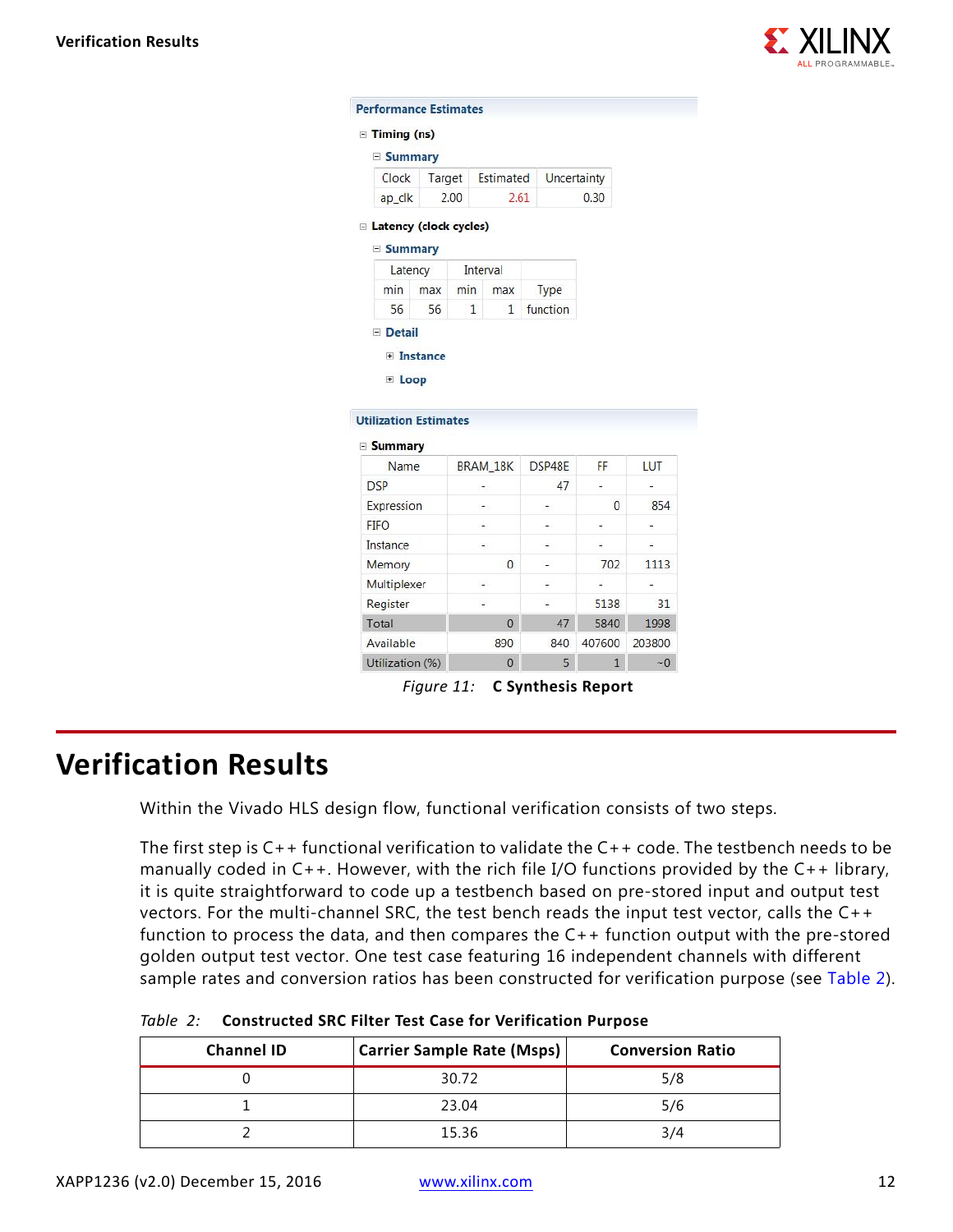

| <b>Channel ID</b> | <b>Carrier Sample Rate (Msps)</b> | <b>Conversion Ratio</b> |
|-------------------|-----------------------------------|-------------------------|
| 3                 | 5.76                              | <b>Bypass</b>           |
| 4                 | 15.36                             | 4/3                     |
| 5                 | 7.68                              | 8/5                     |
| 6                 | 11.52                             | 6/5                     |
| 7                 | 19.2                              | <b>Bypass</b>           |
| 8                 | 30.72                             | 3/4                     |
| 9                 | 11.52                             | 4/3                     |
| 10                | 5.76                              | 6/5                     |
| 11                | 15.36                             | 8/5                     |
| 12                | 23.04                             | 4/3                     |
| 13                | 19.2                              | 8/5                     |
| 14                | 11.52                             | 5/6                     |
| 15                | 19.2                              | 5/8                     |

#### *Table 2:* **Constructed SRC Filter Test Case for Verification Purpose**

Once the C++ behavior has been verified, and the C++ functions are synthesized into HDL, Vivado HLS can automatically generate an HDL testbench according to the C++ test code. This step is referred to as "C/RTL Co-simulation", and ensures the HDL behavior matches the C++ functionality. Vivado HLS supports various simulators and HDL code formats for C/RTL co-simulation, as shown in [Figure 12](#page-13-0).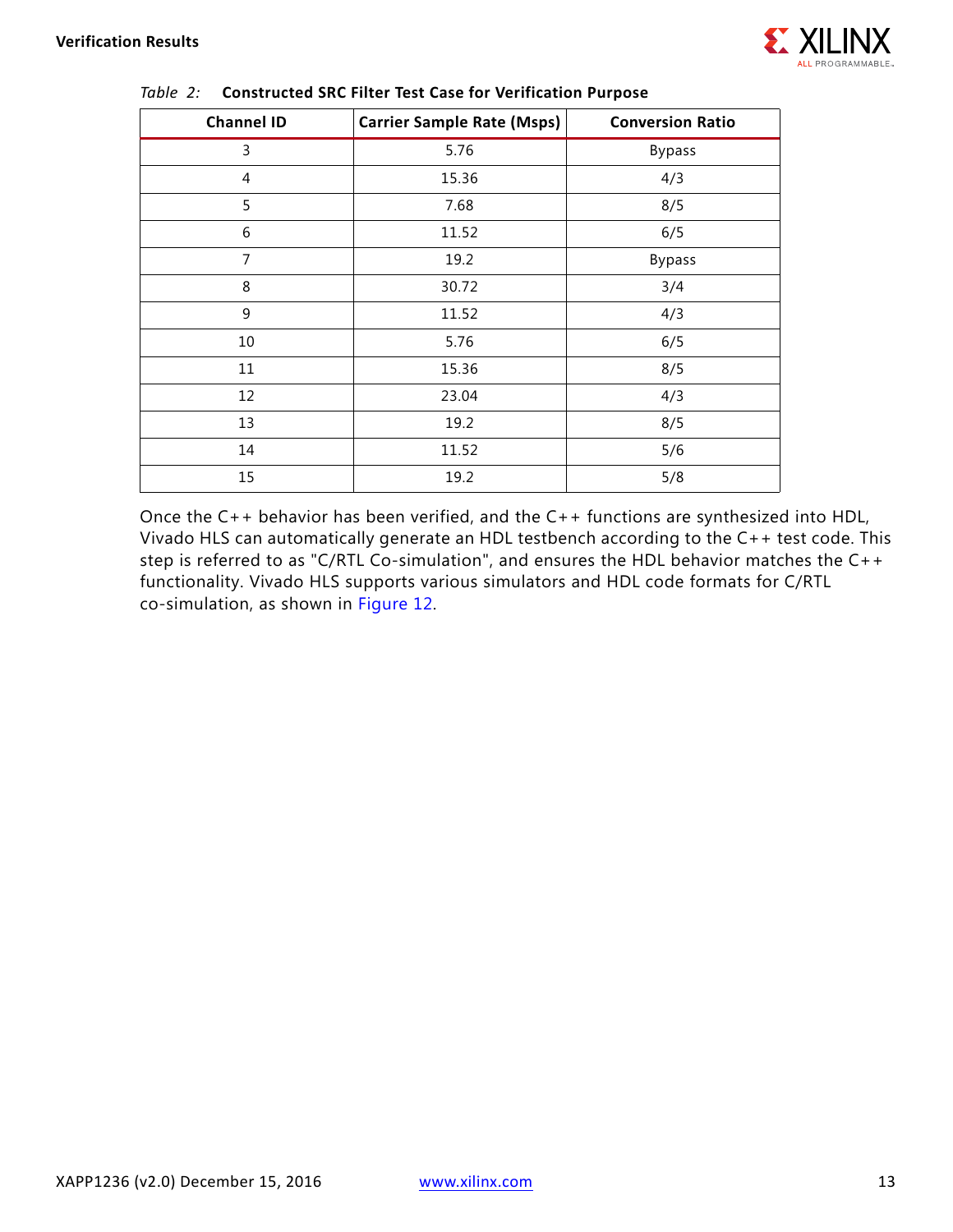

<span id="page-13-0"></span>

| Co-simulation Dialog                       |
|--------------------------------------------|
| <b>C/RTL Co-simulation</b>                 |
|                                            |
| Verilog/VHDL Simulator Selection           |
| Auto                                       |
| Auto<br><b>R</b> Vivado Simulator          |
| <b>ModelSim</b><br><b>VHDL</b><br>Riviera  |
| <b>Options</b><br><b>Setup Only</b>        |
| Dump Trace port                            |
| <b>Optimizing Compile</b>                  |
| <b>Reduce Diskspace</b>                    |
| Browse<br><b>Compiled Library Location</b> |
| <b>Input Arguments</b>                     |
| Do not show this dialog box again.         |
| OK<br>Cancel                               |

*Figure 12:* **C and HDL Co-Simulation Wizard**

The outputs of the HDL design are compared to that of the C reference model to ensure the functionality is correct. At the end of the simulation, the tool prints the post checking results, which look like the following:

```
......
## save_wave_config multiSRC.wcfg
## run all
////////////////////////////////////////////////////////////////////////////////////
// Inter-Transaction Progress: Completed Transaction / Total Transaction
// Intra-Transaction Progress: Measured Latency / Latency Estimation * 100%
////////////////////////////////////////////////////////////////////////////////////
// RTL Simulation : 0 / 16753 [0.00%] @ "105000"
// RTL Simulation : 16753 / 16753 [0.00%] @ "33725000"
////////////////////////////////////////////////////////////////////////////////////
$finish called at time : 33733 ns : File 
"C:/xapp1236-multi-src-hls/ProjMultiSRC/SolutionX/sim/verilog/multiSRC.autotb.v" Line 
445
```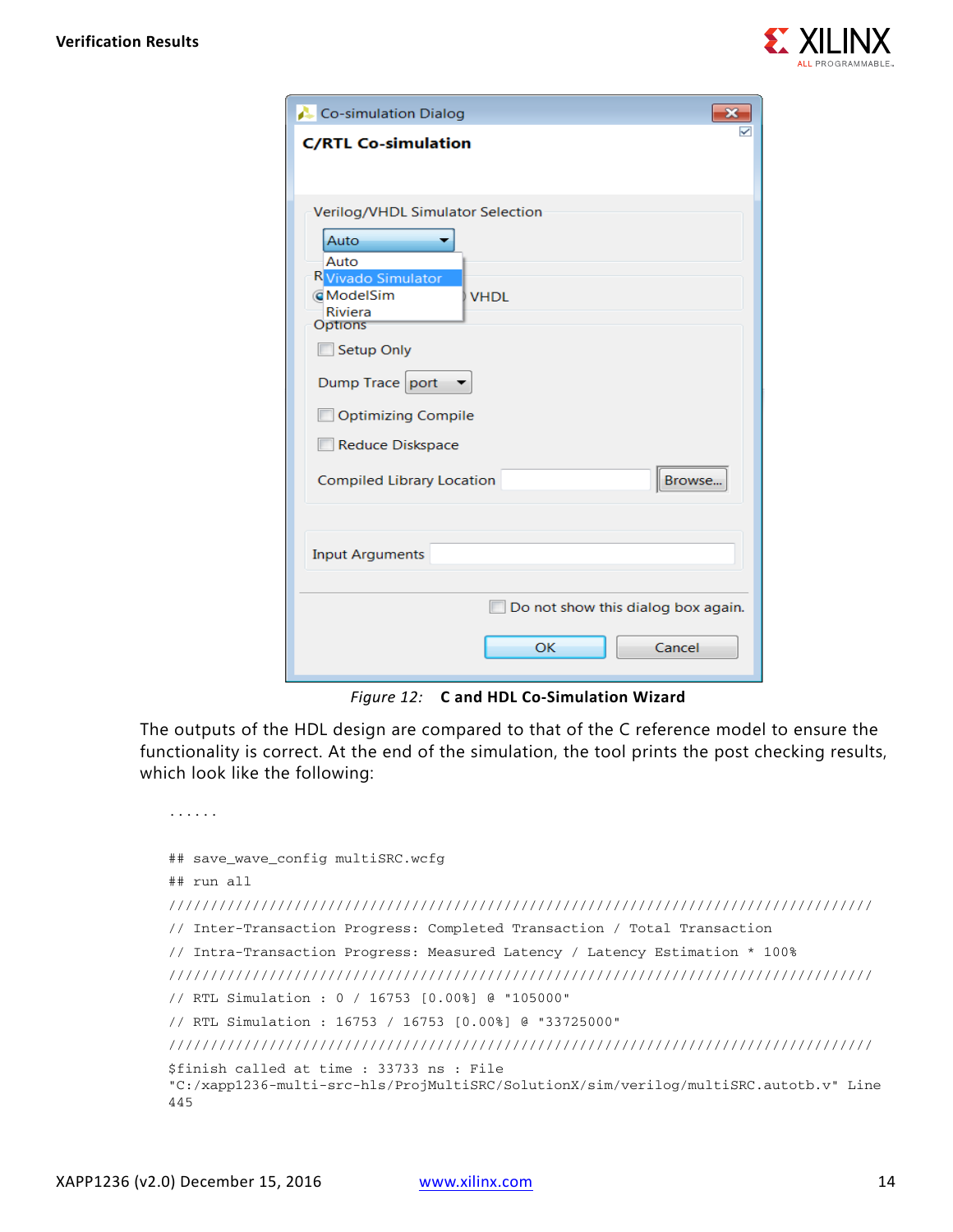

```
run: Time(s): cpu = 00:00:00 ; elapsed = 00:00:08 . Memory (MB): peak = 59.340 ; gain = 
0.281
## quit
INFO: [Common 17-206] Exiting xsim at Wed Jun 01 14:38:17 2016...
[0] Total 625 Output Samples 0 Errors.
[1] Total 625 Output Samples 0 Errors.
[2] Total 375 Output Samples 0 Errors.
[3] Total 188 Output Samples 0 Errors.
[4] Total 667 Output Samples 0 Errors.
[5] Total 400 Output Samples 0 Errors.
[6] Total 450 Output Samples 0 Errors.
[7] Total 625 Output Samples 0 Errors.
[8] Total 750 Output Samples 0 Errors.
[9] Total 500 Output Samples 0 Errors.
[10] Total 226 Output Samples 0 Errors.
[11] Total 800 Output Samples 0 Errors.
[12] Total 1000 Output Samples 0 Errors.
[13] Total 1000 Output Samples 0 Errors.
[14] Total 313 Output Samples 0 Errors.
[15] Total 391 Output Samples 0 Errors.
@I [SIM-1000] *** C/RTL co-simulation finished: PASS ***
```
There is also an option to dump traces for manual debugging on the waveforms. Below are some simulation waveforms for the 16-channel test case with various sample rates and conversion ratios. The simulator used is Vivado Simulator 2016.1. From these waveforms shown in [Figure 13](#page-14-0) it can be checked that the latency of the multi-channel SRC is 238ns/2ns = 119 clock cycles, which matches the expectation that 47 (taps) + 16 (channels) + 56 (filter delay reported in synthesis report) =  $119$ .

<span id="page-14-0"></span>

*Figure 13:* **C and HDL Co-Simulation Waveform**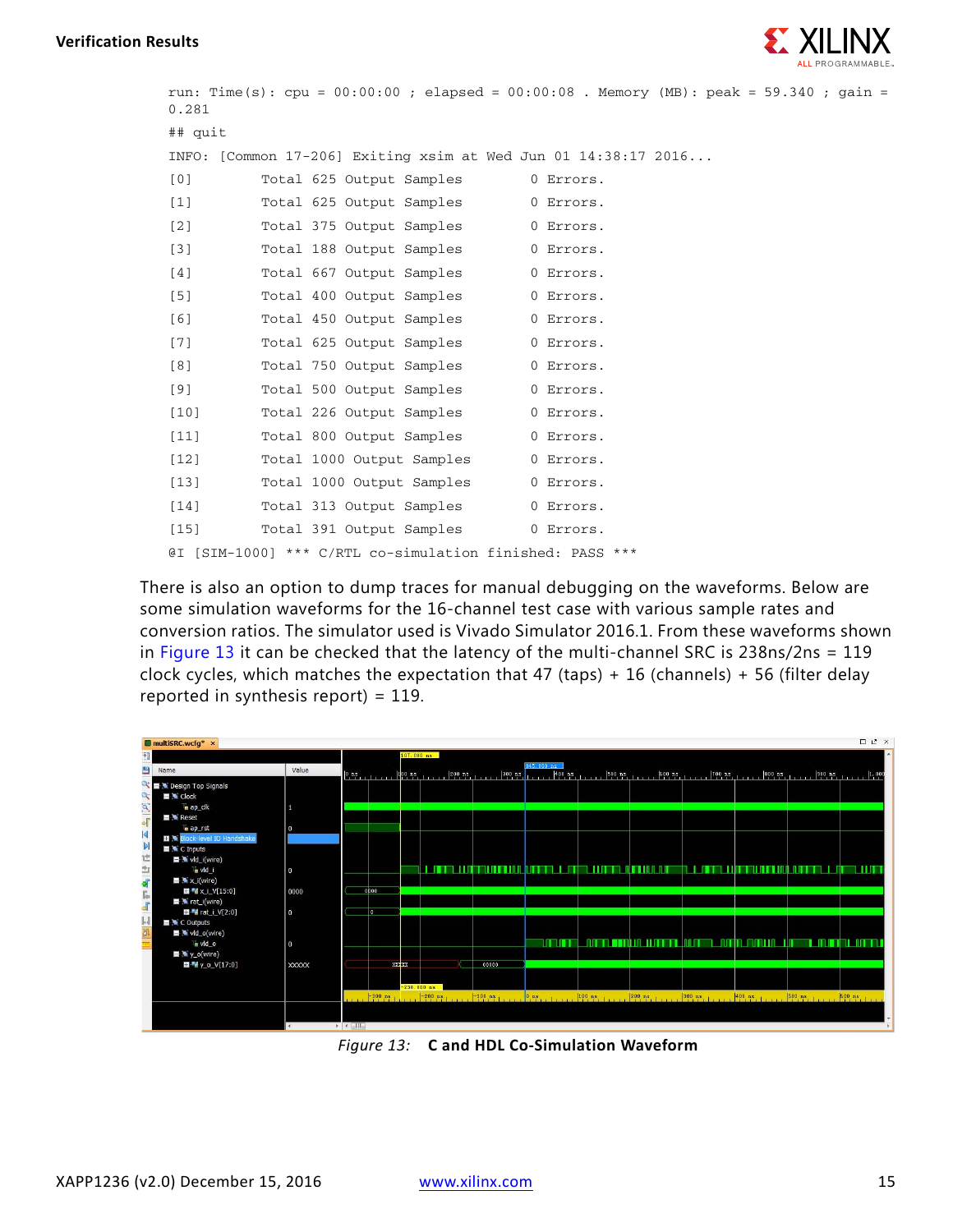

### **Implementation Results**

Xilinx Vivado HLS not only generates the HDL code of the C++ function, but also provides a number of options to package the HDL into an IP ready for integration into a larger design using the Vivado Design Suite, e.g., System Generator, EDK, and IP Integrator. For illustration purposes, IP Catalog has been used for the example reference design.

| <b>Export RTL Dialog</b>      |                                    |
|-------------------------------|------------------------------------|
| <b>Export RTL</b>             |                                    |
|                               |                                    |
| <b>Format Selection</b>       |                                    |
| <b>IP Catalog</b>             | Configuration                      |
| <b>IP Catalog</b>             |                                    |
| System Generator for DSP      |                                    |
| Synthesized Checkpoint (.dcp) |                                    |
|                               |                                    |
|                               |                                    |
|                               | Do not show this dialog box again. |
|                               |                                    |
|                               | OK<br>Cancel                       |
|                               |                                    |

*Figure 14:* **HDL Export Dialog Box**

The Vivado HLS tool automatically creates a Vivado project and synthesizes all the HDL code to validate the implementation performance. Below is the final implementation report for the SRC filter:

```
Implementation tool: Xilinx Vivado v.2016.1
Project: ProjMultiSRC
Solution: SolutionX
Device target: xc7k325tffg900-2
Report date: Wed Jun 01 14:43:30 +0800 2016
#=== Resource usage ===
SLICE: 1440
LUT: 1905
FF: 5150
DSP: 47
BRAM: 0
SRL: 392
#=== Final timing ===
CP required: 2.000
CP achieved: 1.967
Timing met
```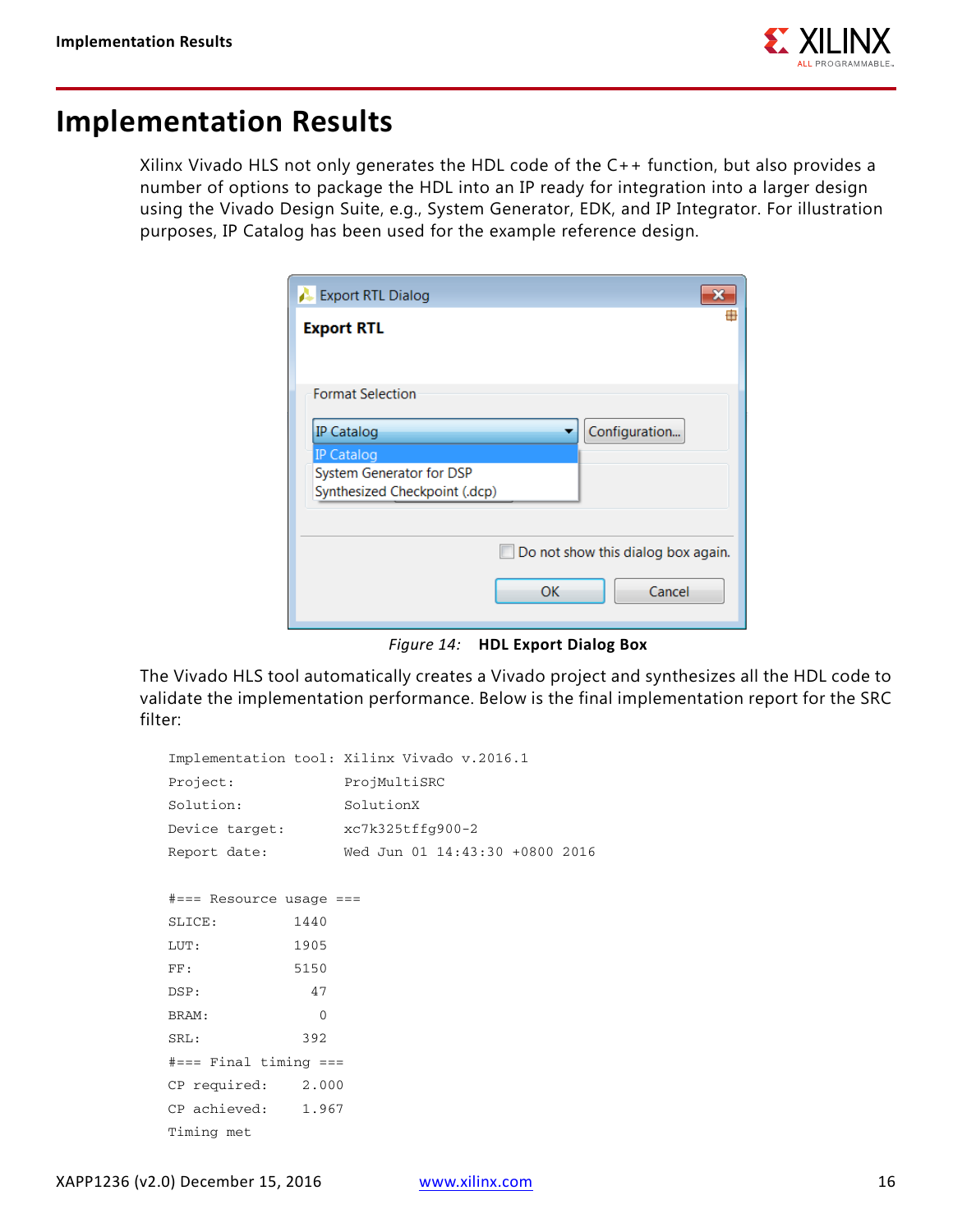

Two benchmark filters, based on Xilinx FIR Complier v7.2, have been built to evaluate the quality of the synthesis results. The first benchmark is a multi-channel polyphase FIR filter supporting 16 independent channels, 32 phases, and 47 taps for each phase. The MAC architecture of such a polyphase filter is similar to that of the SRC, while the control logic is much simpler because it does not support changing sampling rates in real time as the proposed SRC filter does. As shown in [Table 3,](#page-16-0) the resource of the SRC filter implemented in HLS is higher than that of the FIR filter in FF but lower in LUT and DSP, which means that the Vivado HLS synthesis result is reasonably efficient in FPGA resource.

The second benchmark filter comprises 16 instances of a single-path polyphase FIR which takes 16 clock cycles to compute one output sample. The filter coefficients are forced to be stored into distributed memories for fair comparison with the other two solutions. The advantage of the multi-channel pipelined architecture is clearly illustrated in [Table 3](#page-16-0) where the SRC implemented in Vivado HLS is much more efficient in LUT. This is simply because the multi-channel architecture only needs one set of coefficient ROMs, while the single-channel architecture requires seven additional sets. Similarly, one additional DSP is required per filter for phase accumulation, hence the lower efficiency compared to a fully parallel architecture.

|                                              | LUT  | FF   | <b>DSP</b> | BRAM18 |
|----------------------------------------------|------|------|------------|--------|
| SRC Implemented in Vivado HLS                | 1905 | 5150 | 47         |        |
| Multi-channel Polyphase FIR                  | 2344 | 1817 | 48         |        |
| 16 Instances of Single-channel Polyphase FIR | 8736 | 3568 | 80         |        |

#### <span id="page-16-0"></span>*Table 3:* **Benchmark Filter Synthesis Results**

## **Conclusion**

This application note demonstrates a method of building multi-carrier multi-channel SRC filters using the Vivado HLS tool chain which takes C++ code on input and generates HDL code synthesizable on FPGAs. The C++ source code is easy to maintain and scalable to various FPGA parts, input and output sample rates, and system clock frequencies. By modifying the control logic coded in C++, it is simple to build other types of filters out of the generic multi-MAC architecture.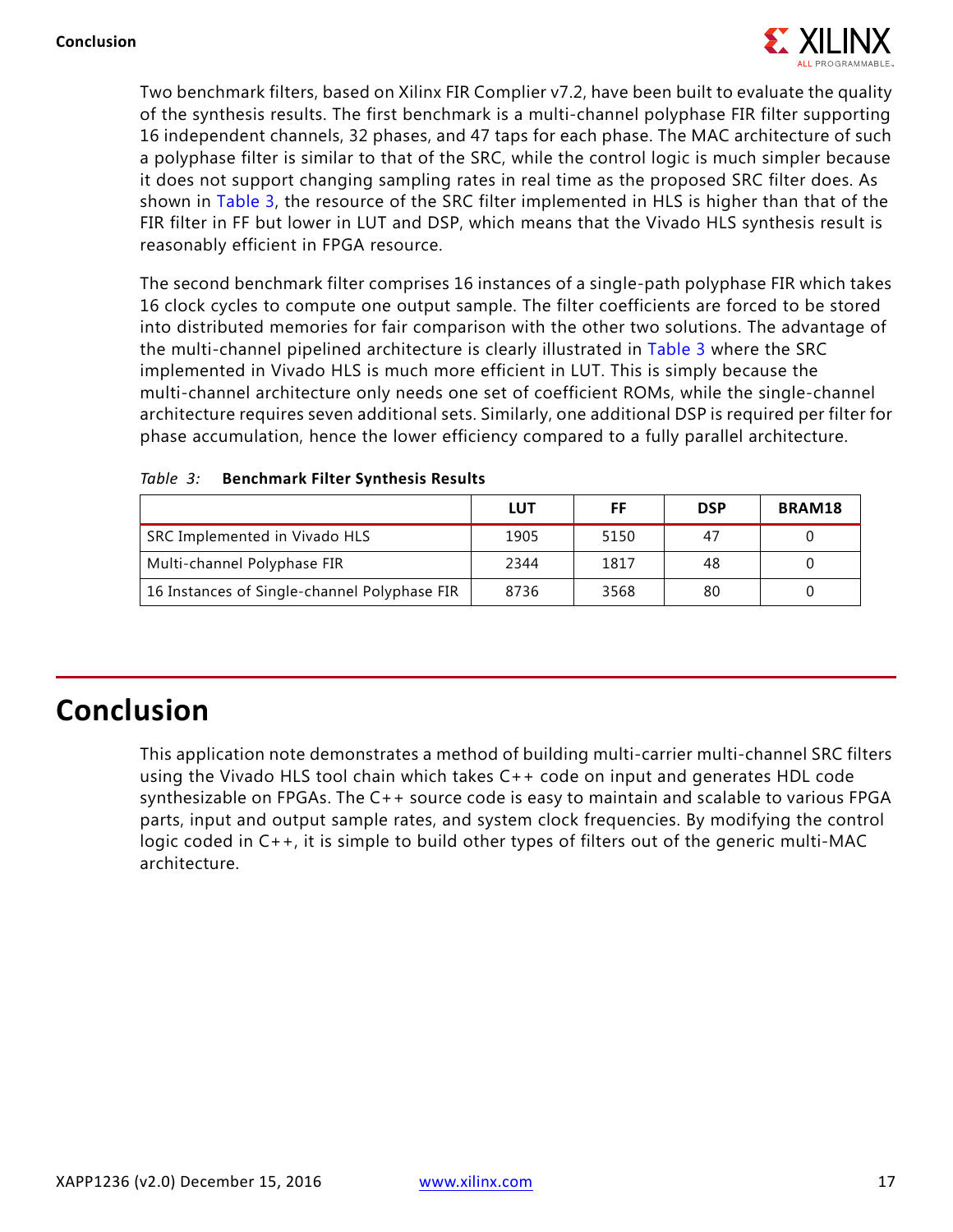

# **Reference Design**

You can download the [Reference Design Files](https://secure.xilinx.com/webreg/clickthrough.do?cid=387485) for this application note from the Xilinx website.

[Table 4](#page-17-0) shows the reference design matrix.

#### <span id="page-17-0"></span>*Table 4:* **Reference Design Matrix**

| Parameter                                                                                             | <b>Description</b>                                                                |  |
|-------------------------------------------------------------------------------------------------------|-----------------------------------------------------------------------------------|--|
| General                                                                                               |                                                                                   |  |
| Developer name                                                                                        | Matt Ruan (Xilinx)                                                                |  |
| Target devices                                                                                        | 7K325T, 7Z045, etc.                                                               |  |
| Source code provided                                                                                  | Yes                                                                               |  |
| Source code format                                                                                    | C++, test vectors, MATLAB models and<br>scripts, and HLS/Vivado synthesize script |  |
| Design uses code and IP from existing Xilinx<br>application note and reference designs or third party | No                                                                                |  |
| <b>Simulation</b>                                                                                     |                                                                                   |  |
| Functional simulation performed                                                                       | Yes                                                                               |  |
| Timing simulation performed                                                                           | No                                                                                |  |
| Test bench used for functional and timing<br>simulations                                              | Yes                                                                               |  |
| Test bench format                                                                                     | $C++$ and Verilog                                                                 |  |
| Simulator software/version used                                                                       | Vivado Simulator 2016.1                                                           |  |
| SPICE/IBIS simulations                                                                                | No                                                                                |  |
| Implementation                                                                                        |                                                                                   |  |
| Synthesis software tools/versions used                                                                | Vivado HLS 2016.1                                                                 |  |
| Implementation software tools/versions used                                                           | Vivado Design Suite 2016.1                                                        |  |
| Static timing analysis performed                                                                      | Yes                                                                               |  |
| <b>Hardware Verification</b>                                                                          |                                                                                   |  |
| Hardware verified                                                                                     | Yes                                                                               |  |
| Hardware platform used for verification                                                               | Xilinx ZC706 EVB                                                                  |  |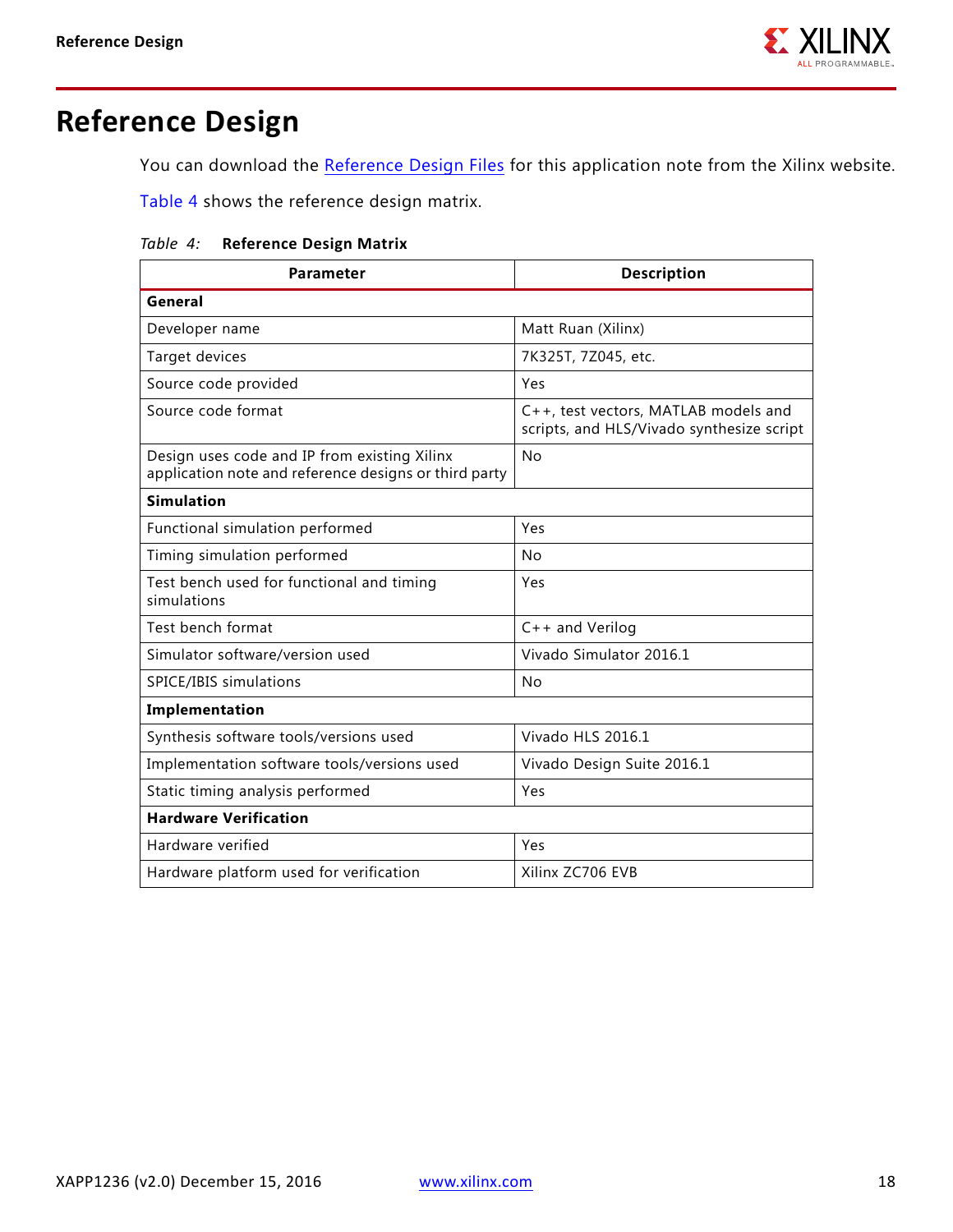

### **Design File Hierarchy**

The directory structure underneath the top-level folder is described below.

```
\mathop{\backslash} m | This folder contains MATLAB reference model and test vector generation scripts.
 | 
\src
 | This folder contains C++ design files and header files.
\overline{\phantom{a}}\tb
  This folder contains the C++ test bench.
\overline{\phantom{a}}\tv
   | This folder contains the input and output golden test vectors for 
   verification purpose.
 |
\boardtest
 |
 +----- \src
      This folder contains Vivado project files for onboard testing.
```
### **Installation and Operating Instructions**

You can download the reference design onto a ZC706 evaluation board [\[Ref 4\]](#page-19-3), which contains a Zynq-7000 AP SoC device. The download configures the Zynq-7000 AP SoC to run the example design.

To configure the Zynq-7000 AP SoC to run the example design:

- 1. Install Xilinx Vivado Design Suite 2016.1 or later.
- 2. Unzip the design files into a clean directory.
- 3. In the Vivado HLS command line window:
	- a. cd to the root of the design directory.
	- b. Enter vivado hls run.tcl.
	- c. Check the synthesized design meets expectation.
- 4. In the Vivado Tcl command window:
	- a. cd to the boardtest directory.
	- b. Enter source boardtest.tcl.
	- c. Check the implementation result meets expectation.
- 5. Run the reference design on the Zynq-7000 AP SoC.
	- a. Download the design onto the ZC706 evaluation board.
	- b. Press the middle pushbutton (SW9) to reset the design.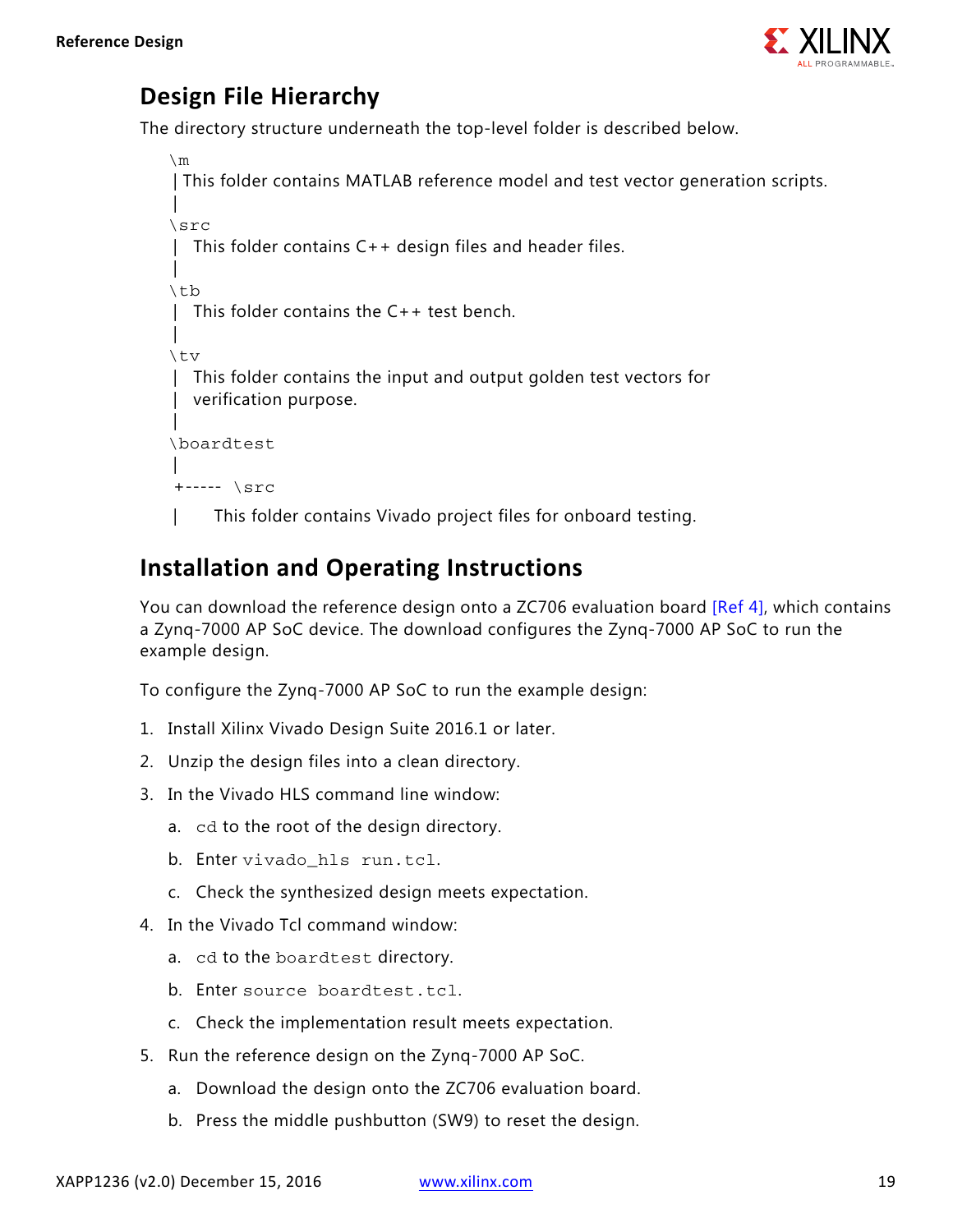

- c. Make sure the heartbeat LED on the righthand side is blinking.
- d. Press the rightmost pushbutton (SW8) to run the test.
- e. Check whether LED2 (the middle LED) is solid on.
- f. Repeat steps d-e several of times to confirm the test passes.

### **References**

- <span id="page-19-0"></span>1. 3GPP TS 36.211, "3rd Generation Partnership Project; Technical Specification Group Radio Access Network; Evolved Universal Terrestrial Radio Access (E-UTRA); Physical Channels and Modulation (Release 12)", July 2014.
- <span id="page-19-1"></span>2. *Vivado Design Suite User Guide: High-Level Synthesis* ([UG902](http://www.xilinx.com/cgi-bin/docs/rdoc?l=en;v=latest;d=ug902-vivado-high-level-synthesis.pdf))
- <span id="page-19-2"></span>3. *FIR Compiler v7.2 LogiCORE IP Product Guide* ([PG149](http://www.xilinx.com/cgi-bin/docs/ipdoc?c=fir_compiler;v=v7.2;d=pg149-fir-compiler.pdf))
- <span id="page-19-3"></span>4. *ZC706 Evaluation Board for the Zynq-7000 XC7Z045 All Programmable SoC User Guide* ([UG954](http://www.xilinx.com/cgi-bin/docs/bkdoc?k=zc706;d=ug954-zc706-eval-board-xc7z045-ap-soc.pdf))

### **Revision History**

The following table shows the revision history for this document.

| Date       | <b>Version</b> | <b>Revision</b>                                                                                                                                                                                 |
|------------|----------------|-------------------------------------------------------------------------------------------------------------------------------------------------------------------------------------------------|
| 12/15/2016 | 2.0            | Updated the software version to 2016.1, which achieves 491.52MHz<br>performance with the same C++ design files.                                                                                 |
|            |                | Updated reports, output values, resource counts, waveforms, and dialog box<br>displays throughout document to reflect results when implementing the SRC<br>filter in the 2016.1 Vivado release. |
| 06/15/2015 | 1.0            | Initial Xilinx release.                                                                                                                                                                         |